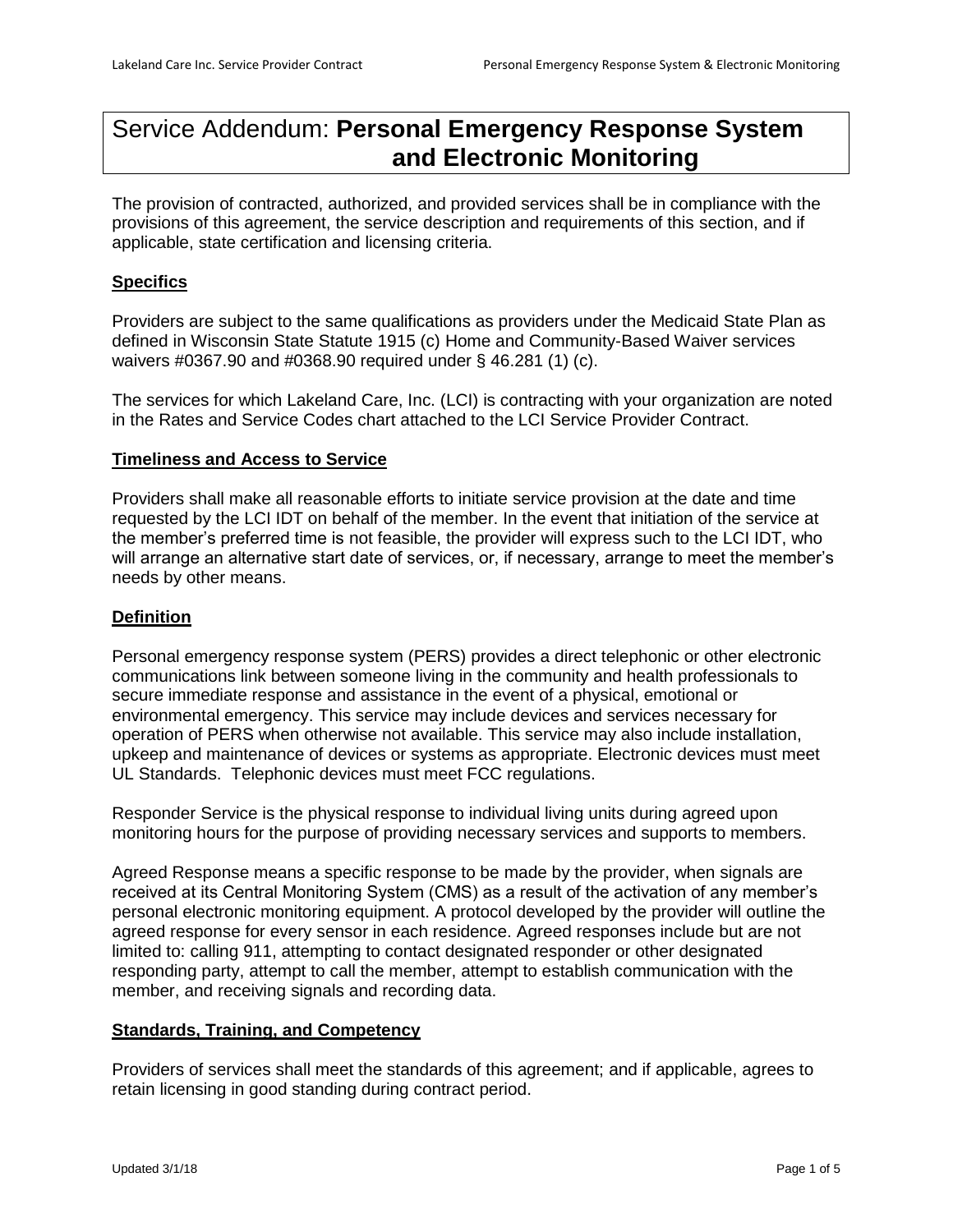Provider shall ensure that staff providing care to members are adequately trained and proficient in both the skills they are providing and in the needs of the member(s) receiving the services.

## **Training**

Training of staff providing services shall include:

- 1. Provider agency recording and reporting requirements for documentation, critical incident reporting, and other information and procedures necessary for the staff to ensure the health and safety of member(s) receiving supports
- 2. Training on the needs of the target group for the member(s) served under this agreement
- 3. Training on the provision of the services being provided
- 4. Training on the needs, strengths, and preferences of the individual(s) being served
- 5. Training on rights and confidentiality of individuals supported
- 6. Information and provider procedure for adherence to the LCI policies below:
	- a. Incident Management System
	- b. Restraint and Seclusion Policy and Procedure
	- c. Communication Expectations
	- d. Unplanned use of Restrictive Measure
	- e. Confidentiality

Provider shall ensure competency of individual employees performing services to the LCI members. Competency shall include assurance of the general skills and abilities necessary to perform assigned tasks.

Training of employees providing PERS shall include:

• Employees assigned to tasks in fulfillment of this contract will be trained and qualified by provider on the equipment, protocols, and processes necessary to effectively monitor members. Employees assigned to respond will be trained and qualified by the responder on the protocols and the individual response needs of each member being provided supports under this agreement.

#### **Staff to Member Ratio**

Staff to member ratio for services will vary based on member needs and long-term care outcomes and will be determined under guidance of the LCI Interdisciplinary Team (IDT) staff.

#### **Staffing Assignment and Turnover**

The provision of successful services is attributable in large part to the strength of the relationship between a member and the staff directly providing the service. Given this contributory factor, provider agrees to make every effort to match and retain direct care staff under this agreement in a manner that optimizes consistency.

In order to establish and preserve this relationship, providers must take specific precautions to establish and monitor these services. Providers must have a process in place for:

- 1. Members to provide feedback on their experience with the employees performing these tasks and respond when appropriate
- 2. Written information indicating who within the organization to contact with concerns, or questions related to the provision of services or direct care staff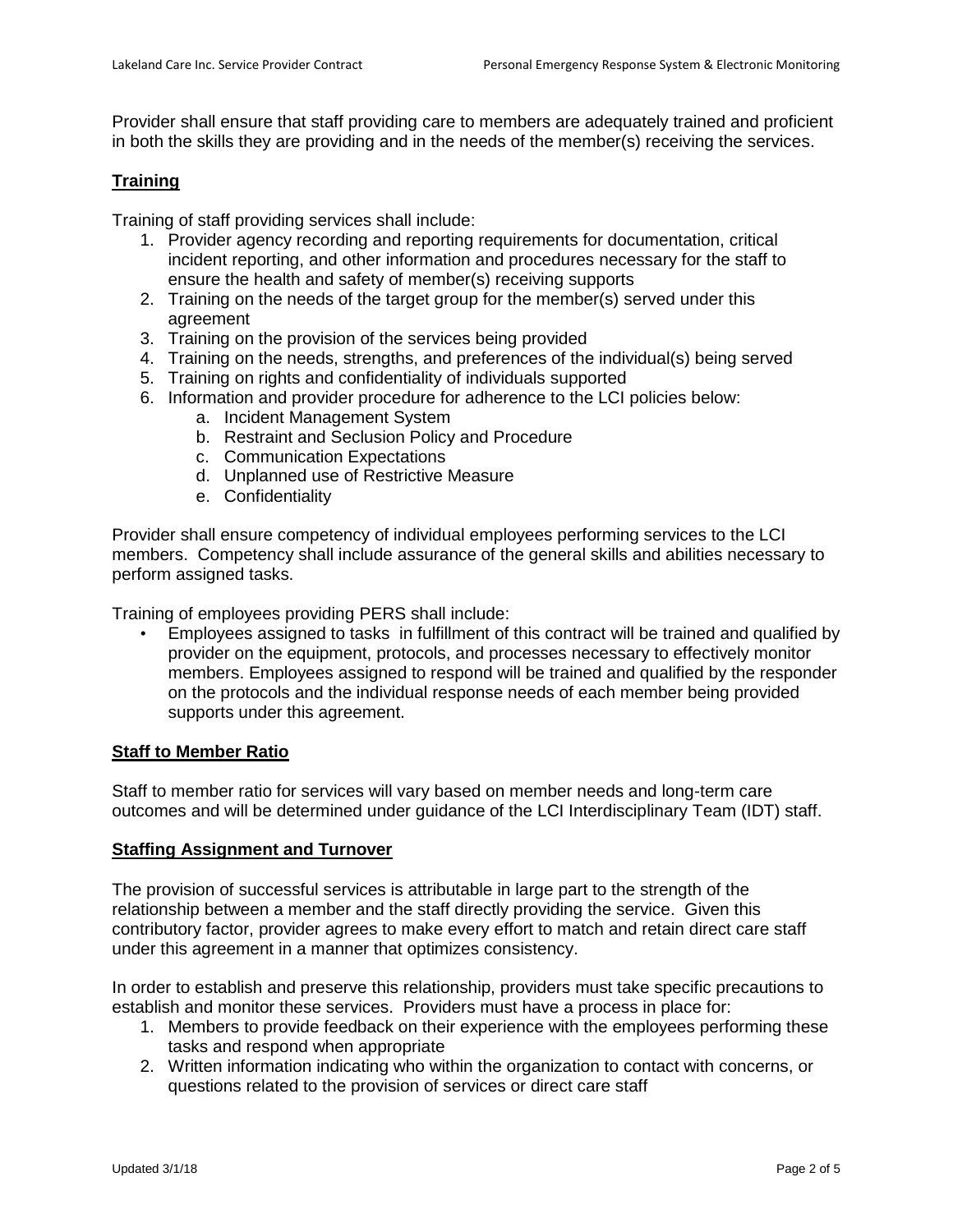3. Provider will forward documentation and/or feedback to the (IDT) staff to allow members to express concerns to individuals other than the individual who performs the task

Changes in staff assignments to specific members and within the organization are at the discretion of the provider. Provider agrees to take member requests for specific staff into consideration when assigning or reassigning staff to specific members and will notify the LCI IDT staff in their reporting of any changes to staff providing services.

## **Collaboration and Coordination of Care**

Through the use of the Resource Allocation Decision method (RAD), the LCI IDT staff shall assess the member's needs and outcomes to determine the amount of services to be authorized. The LCI IDT staff shall exchange pertinent information with the provider at the time the referral is made to assure all health and safety needs are provided during the services. This information exchange shall include the assessed needs and amount of authorized units as it relates to services.

All aspect of services shall be discussed between the LCI IDT staff, member or legal representative, and provider to ensure proper collaboration.

### **Agency Communication Responsibilities**

Provider shall ensure a mechanism for recording and reporting to the IDT staff and other appropriate agencies incidents including:

- a. Changes in:
	- Condition (medical, behavioral, mental)
	- Medications, treatments, or MD order
	- Falls (with or without injury)
	- Urgent Care, Emergency Room or Hospitalization
	- Death: anticipated or unexpected
	- Any other circumstances warranting the completion of an agency incident or event report
	- Unplanned use of Restrictive Measure
- b. Communication/Coordination regarding:
	- Medical Equipment or Supplies
	- Plan of Care development and reevaluation
	- Transition difficulty, discharge planning
	- Ongoing Care Management

Note: Staff will first follow their own established in-house protocol. Staff will then inform the IDT of any member circumstance that would warrant family or physician notification that includes, but is not limited to the above circumstances.

#### **Documentation**

Providers shall comply with documentation as required by this agreement; and if applicable, state licensure and certification requirements as expressed by ordinance, state and federal rules and regulations applicable to the services covered by this contract.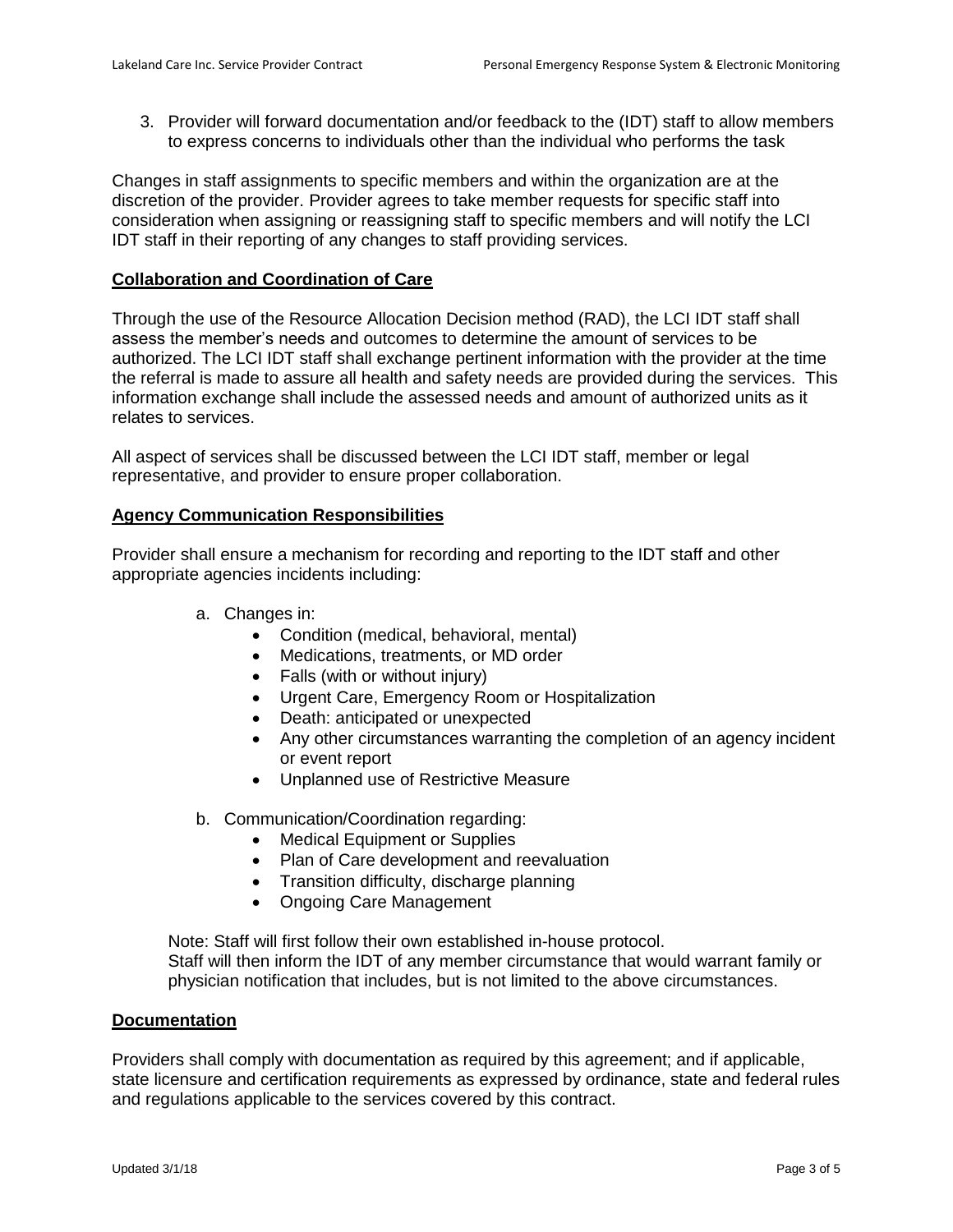At any time, the IDT staff may request:

- A written report to enhance the coordination and/or quality of care; which includes:
	- $\circ$  Changes in members' activities
	- o List of supportive tasks provided
	- o Ongoing concerns specific to the member
- Additional documentation of the services provided

Each LCI member shall have a developed plan of care specific to their needs which address each area of service need being provided. A copy of this care plan shall be supplied to LCI IDT staff.

Services Plan states that the assessed equipment and monitoring plan for any member referred to the PERS provider will be based on recommendations from the PERS provider in conjunction with the LCI Interdisciplinary Team (IDT) staff, including the member. The response protocol for any assessed member will be developed with the PERS provider and disseminated to the CMS for responding purposes. The LCI IDT staff will be included in the assessment and response planning for the member.

## **Billable Units**

Provider rates for provision of services will incorporate all administrative and business functions related to the provision of service. Contracted rates include the provision of administrative functions necessary for services and are not billable beyond units provided to each authorized member.

Providers should reference the Rates and Service Codes chart of the agreement for contract units and rates.

Providers should use increments as listed in the rates and service codes chart to bill LCI up to the authorized number of units for the member. Providers can only bill for services rendered to the member. Provider will refund LCI the total amount of any/all units billed without services rendered to the LCI member.

Providers are required to provide for all identified care needs during the provision of services and are specifically prohibited from billing fraudulently for additional services during the provision of these services.

Family Care services administered by LCI are funded by state and federal tax dollars though the Medical Assistance program. As a publicly-funded system, LCI strives to maintain the integrity of the program by ensuring that all services are billed as authorized by LCI, and as rendered to members. LCI ensures this protection, by regularly conducting random reviews of claims submitted by its contracted providers. LCI reserves the right to request verification documentation from providers. This could include but is not limited to: providers' case notes, files, documentation and records.

## **Additional Considerations:**

Services will be provided as identified and authorized by the LCI IDT staff.